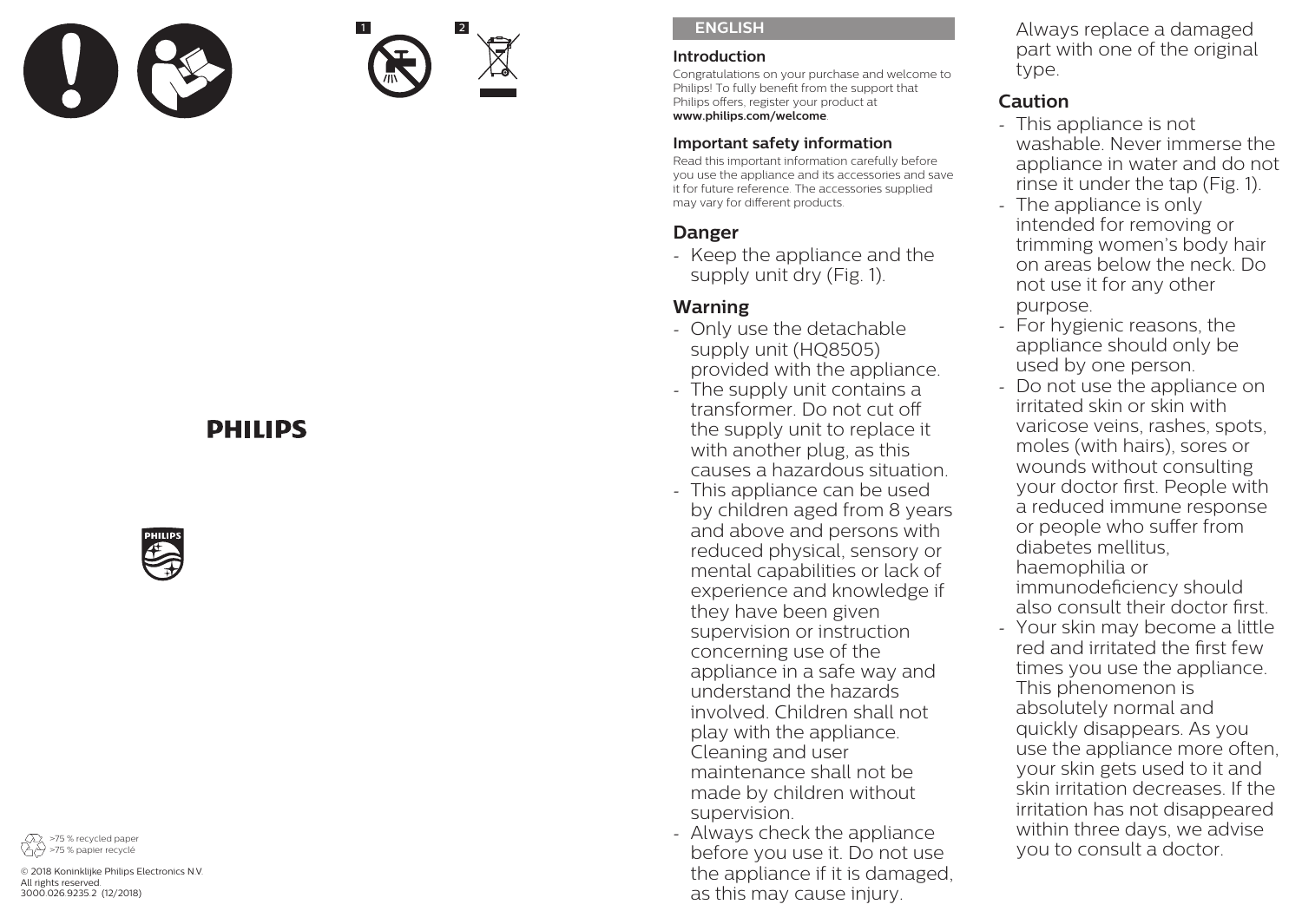- To prevent damage and injuries, keep the operating appliance (with or without attachment) away from scalp hair, eyebrows, eyelashes, clothes etc.
- Do not exfoliate immediately after epilation, as this may intensify possible skin irritation caused by epilation.
- Do not use bath or shower oils when epilating, as this may cause serious skin irritation.
- Use and store the appliance at a temperature between 5°C and 35°C.
- Never use compressed air, scouring pads, abrasive cleaning agents or aggressive liquids to clean the appliance.
- Do not use the supply unit in or near wall sockets that contain an electric air freshener to prevent irreparable damage to the supply unit.

#### **Electromagnetic fields (EMF)**

This Philips appliance complies with all applicable standards and regulations regarding exposure to electromagnetic fields.

#### **General**

- The supply unit is suitable for mains voltages ranging from 100 to 240 volts.
- The supply unit transforms 100-240 volts to a safe low voltage of less than 24 volts.
- Make sure you push the small plug completely into the socket of the appliance. Once you have plugged it in fully, you hear a click.

### **Epilation tips**

- Move the appliance against the direction of hair growth, with the on/off slide pointing in the direction in which you move the appliance.
- Make sure that you place the appliance on the skin at an angle of 90°
- Make sure your skin is clean, entirely dry and free from grease. Do not use any cream before you start epilating.

The optimal hair length for easy epilation is 3-4mm. If the hairs are too short, wait until they are longer or try to remove the hairs by repeatedly moving the appliance across the skin.

# **Troubleshooting**

If you encounter a problem with the appliance that you cannot solve by following the epilation tips,you can visit **www.philips.com/support** for a list of frequently asked questions.

# **Replacement**

To buy accessories or spare parts, visit **www.philips.com/parts-and-accessories** or go to your Philips dealer. You can also contact the Philips Consumer Care Center in your country (see the international warranty leaflet for contact details).

Shaving head (if supplied): For optimal performance, we advise you to replace the cutting unit of the shaving head every two years. If you use the shaving head twice or more times a week, replace the cutting unit more often. Always replace the cutting unit with one of the original type (CP0757/01).

Note: The availability of accessories may differ by country.

#### **Warranty and support**

If you need information or support, please visit **www.philips.com/support** or read the international warranty leaflet.

#### Warranty restrictions

Cutting units are not covered by the terms of the international warranty because they are subject to wear.

### **Recycling**

- This symbol means that this product shall not be disposed of with normal household waste (2012/19/EU) (Fig. 2).
- Follow your country's rules for the separate collection of electrical and electronic products. Correct disposal helps prevent negative consequences for the environment and human health.

# **DANSK**

### **Introduktion**

Tillykke med dit køb, og velkommen til Philips! For at få fuldt udbytte af den support, Philips tilbyder, skal du registrere dit produkt på **www.philips.com/ welcome**.

## **Vigtige sikkerhedsoplysninger**

Læs disse vigtige oplysninger omhyggeligt igennem, inden apparatet og tilbehøret tages i brug, og gem dem til eventuel senere brug. Det medfølgende tilbehør kan variere for forskellige produkter.

# **Fare**

- Hold apparatet og forsyningsenheden tørt (fig. 1).

# **Advarsel**

- Brug kun den aftagelige forsyningsenhed (HQ8505), der fulgte med apparatet.
- Strømforsyningsenheden indeholder en transformator. Klip ikke

strømforsyningsenheden af og udskift den med et andet stik, da dette vil føre til farlige situationer.

- Dette apparat må bruges af børn fra 8 år og opefter og personer med reducerede fysiske, sensoriske eller mentale evner eller manglende erfaring og viden, hvis de er blevet instrueret i sikker brug af apparatet og forstår de medfølgende risici. Lad ikke børn lege med apparatet. Rengøring og vedligeholdelse må ikke foretages af børn uden opsyn.
- Kontroller altid apparatet, inden du anvender det. Anvend ikke apparatet, hvis det er beskadiget, da dette kan forårsage personskade. Udskift altid en beskadiget del med en tilsvarende original type.

# **Forsigtig**

- Dette apparat er ikke vaskbart. Apparatet må aldrig lægges ned i vand eller skylles under vandhanen (fig. 1).

- Apparatet er kun tiltænkt barbering eller trimning af kvinders kropshår på områder under halsen. Brug ikke apparatet til andre formål.
- Af hygiejniske grunde bør apparatet kun anvendes af en og samme person.
- Brug ikke apparatet på irriteret hud eller områder med åreknuder, udslæt knopper, modermærker (med hår) eller sår uden at konsultere din læge først. Personer med svækket immunforsvar eller personer, der lider af diabetes mellitus, hæmofili eller nedsat immunforsvar, skal altid konsultere lægen først.
- Din hud kan blive en smule rød og irriteret de første par gange, du bruger apparatet. Dette er helt normalt og forsvinder hurtigt. Når du begynder at bruge apparatet jævnligt, vænner huden sig til det, og irritationen mindskes. Hvis en eventuel hudirritation ikke er forsvundet efter tre dage,

bør du konsultere din læge.

- For at undgå skader og uheld apparatet (med og uden tilbehør) altid holdes i sikker afstand fra hovedhår, øjenbryn, øjenvipper, tøj og lignende, når det er tændt.
- Undgå at eksfoliere umiddelbart efter epilering, da det kan forstærke eventuelle hudirritationer forårsaget af epilatoren.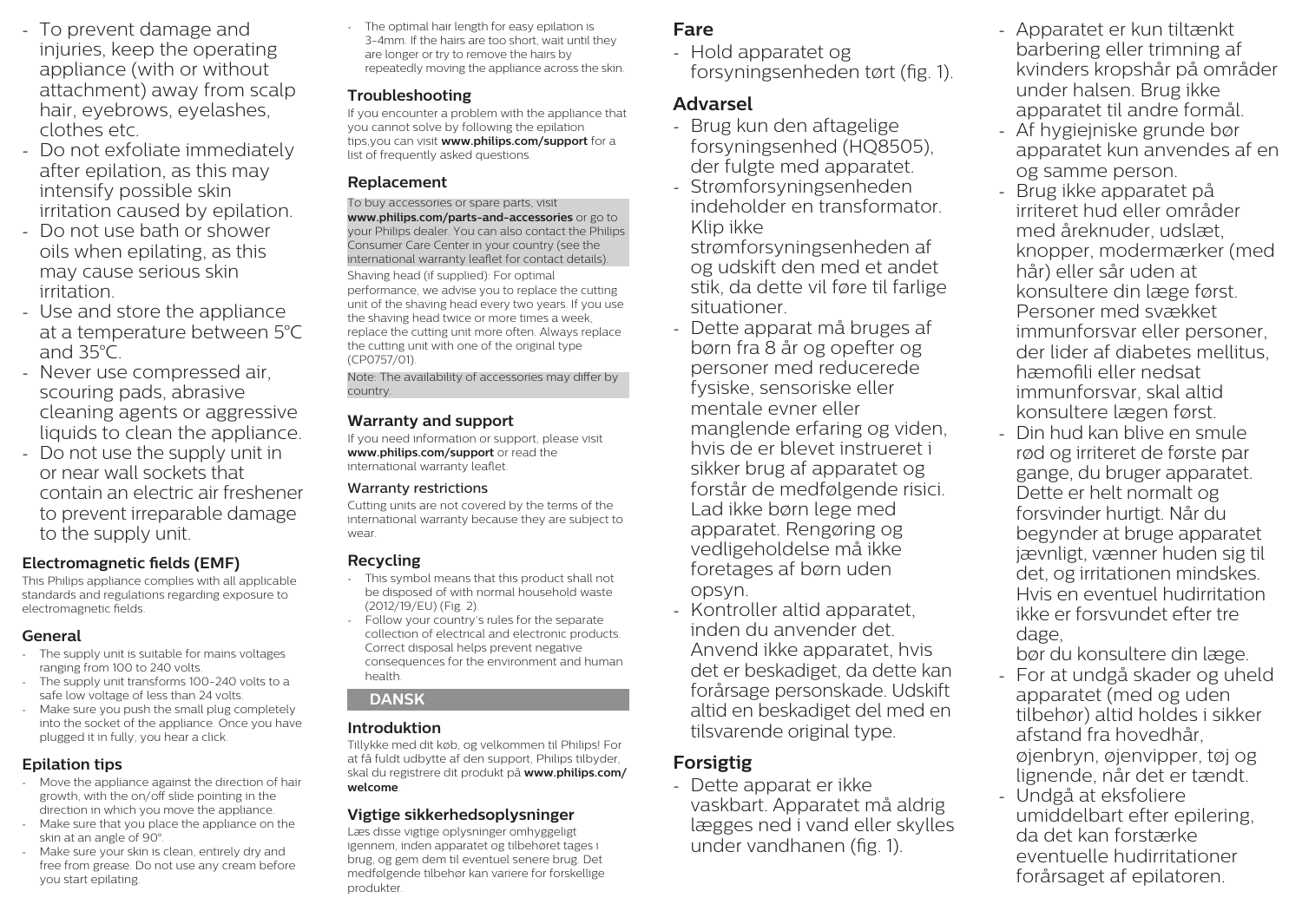- Brug ikke badeolier, når du epilerer våd hud, da dette kan forårsage alvorlig hudirritation.
- Apparatet skal anvendes og opbevares ved temperaturer mellem 5° C og 35° C.
- Brug aldrig trykluft, skuresvampe eller skrappe rengøringsmidler til rengøring af apparatet.
- Brug ikke strømforsyningsenheden i eller i nærheden af stikkontakter, som indeholder en elektrisk luftfrisker, for at forhindre uoprettelig beskadigelse af strømforsyningsenheden.

#### **Elektromagnetiske felter (EMF)**

Dette Philips-apparat overholder alle branchens gældende standarder og regler angående eksponering for elektromagnetiske felter.

#### **Generelt**

- Forsyningsenheden er egnet til netspændinger fra 100 til 240 volt.
- Strømforsyningsenheden omformer 100-240 Volt til en lav sikkerhedsspænding under 24 Volt.
- Sørg for, at du trykker det lille stik helt ind i stikket på apparatet. Når du har sat det helt i, vil du høre et klik.

#### **Tips til epilering**

- Bevæg apparatet imod hårenes vækstretning, sådan at on/off-kontakten peger i den retning, du bevæger apparatet.
- Sørg for at placere apparatet på huden i en vinkel på 90°.
- Sørg for at huden er ren, tør og fri for fedtstoffer. Undlad at bruge nogen former for creme før epilering.
- Den optimale hårlængde til nem epilering er 3-4 mm. Er hårene for korte, skal du vente, indtil de er blevet længere, eller prøve at fjerne dem ved at bevæge apparatet hen over huden flere gange.

#### **Fejlfinding**

Hvis du oplever et problem med apparatet, som du ikke kan løse ved at følge tipsene til epilering, kan du gå til **www.philips.com/support** for at se en liste med ofte stillede spørgsmål.

#### **Udskiftning**

Du kan købe tilbehør og reservedele på **www.philips.com/parts-and-accessories** eller hos din Philips-forhandler. Du kan også kontakte det lokale Philips-kundecenter (du kan finde kontaktoplysninger i den internationale garantifolder).

Sådan rengøres hovedet (hvis det medfølger): For at få optimal ydeevne anbefaler vi, at du udskifter shaverhovedets skærenhed hvert andet år. Hvis du bruger shaverhovedet to gange om ugen eller mere, skal du udskifte skærenheden oftere. Udskift altid skæreenheden med en af den originale type (CP0757/01).

Bemærk:Muligheden for at købe tilbehøret kan variere fra land til land.

#### **Reklamationsret og support**

Hvis du har brug for hjælp eller support, bedes du besøge **www.philips.com/support** eller læse i folderen om international garanti.

#### Gældende forbehold i reklamationsretten

Skærhoveder er ikke omfattet af den internationale garanti, da de udsættes for slitage.

#### **Genanvendelse**

- Dette symbol betyder, at dette produkt ikke må bortskaffes sammen med almindeligt husholdningsaffald (2012/19/EU) (fig. 2).
- Følg den nationale lovgivning om særskilt indsamling af elektriske og elektroniske produkter. Korrekt bortskaffelse er med til at forhindre negativ påvirkning af miljøet og menneskers helbred.

#### **NORSK**

#### **Innledning**

Gratulerer med kjøpet og velkommen til Philips! Registrer produktet på **www.philips.com/welcome** for å dra full nytte av støtten som Philips tilbyr.

#### **Viktig sikkerhetsinformasjon**

Les denne viktige informasjonen nøye før du bruker apparatet og tilbehøret, og ta vare på den for senere referanse. Tilbehøret som følger med, kan variere for de ulike produktene.

# **Fare**

- Hold apparatet og forsyningsenheten tørre (Fig. 1).

# **Advarsel**

- Bruk bare den avtakbare forsyningsenheten (HQ8505) som følger med apparatet.

- Strømadapteren inneholder en omformer. Ikke skjær av strømadapteren for å erstatte den med en annen kontakt. Da kan det oppstå en farlig situasion.
- Dette apparatet kan brukes av barn over 8 år og av personer med nedsatt sanseevne eller fysisk eller psykisk funksjonsevne, eller personer med manglende erfaring eller kunnskap, hvis de får instruksjoner om sikker bruk av apparatet eller tilsyn som sikrer sikker bruk, og hvis de er klar over risikoen. Ikke la barn leke med apparatet. Ikke la barn rengjøre eller vedlikeholde apparatet uten tilsyn.
- Sjekk alltid apparatet før du bruker det. Ikke bruk apparatet hvis det er skadet, da dette kan føre til personskade. Bytt alltid ut en ødelagt del med tilsvarende originaldel.

# **Forsiktig**

- Dette apparatet kan ikke vaskes. Apparatet må aldri senkes ned i vann eller skylles under springen (Fig. 1).
- Apparatet skal kun brukes til å fjerne eller stusse kvinners kroppshår på områder nedenfor nakken. Ikke bruk det til noe annet formål.
- Apparatet bør bare brukes av én person av hygieniske årsaker.
- Ikke bruk apparatet på irritert hud eller hud med åreknuter, utslett, kviser, føflekker (med hår) eller sår uten å rådføre deg med legen din først. Personer med nedsatt immunforsvar eller personer som lider av diabetes mellitus, blødersykdom eller immunsvikt, skal også rådføre seg med legen først.
- Huden kan bli litt rød og irritert de første gangene du bruker apparatet. Denne reaksjonen er helt normal og forsvinner raskt. Når du har brukt apparatet noen ganger, blir huden vant til det, og irritasjonen reduseres. Hvis huden fremdeles er irritert etter tre dager, bør du rådføre deg med en lege.
- Hold apparater (med eller uten tilbehør) unna hodehår, øyebryn, øyevipper, klær, tråder, ledninger, børster o.l. når de er påslått, slik at det ikke oppstår skader.
- Unngå peeling like etter epilering, da dette kan forsterke en eventuell hudirritasjon forårsaket av epileringen.
- Ikke bruk bade- eller dusjolje ved epilering, siden dette kan forårsake alvorlig hudirritasjon.
- Bruk og oppbevar apparatet ved en temperatur på mellom 5 °C og 35 °C.
- Ikke bruk trykkluft, skurebørster, skuremidler eller væsker som bensin eller aceton for å rengjøre apparatet.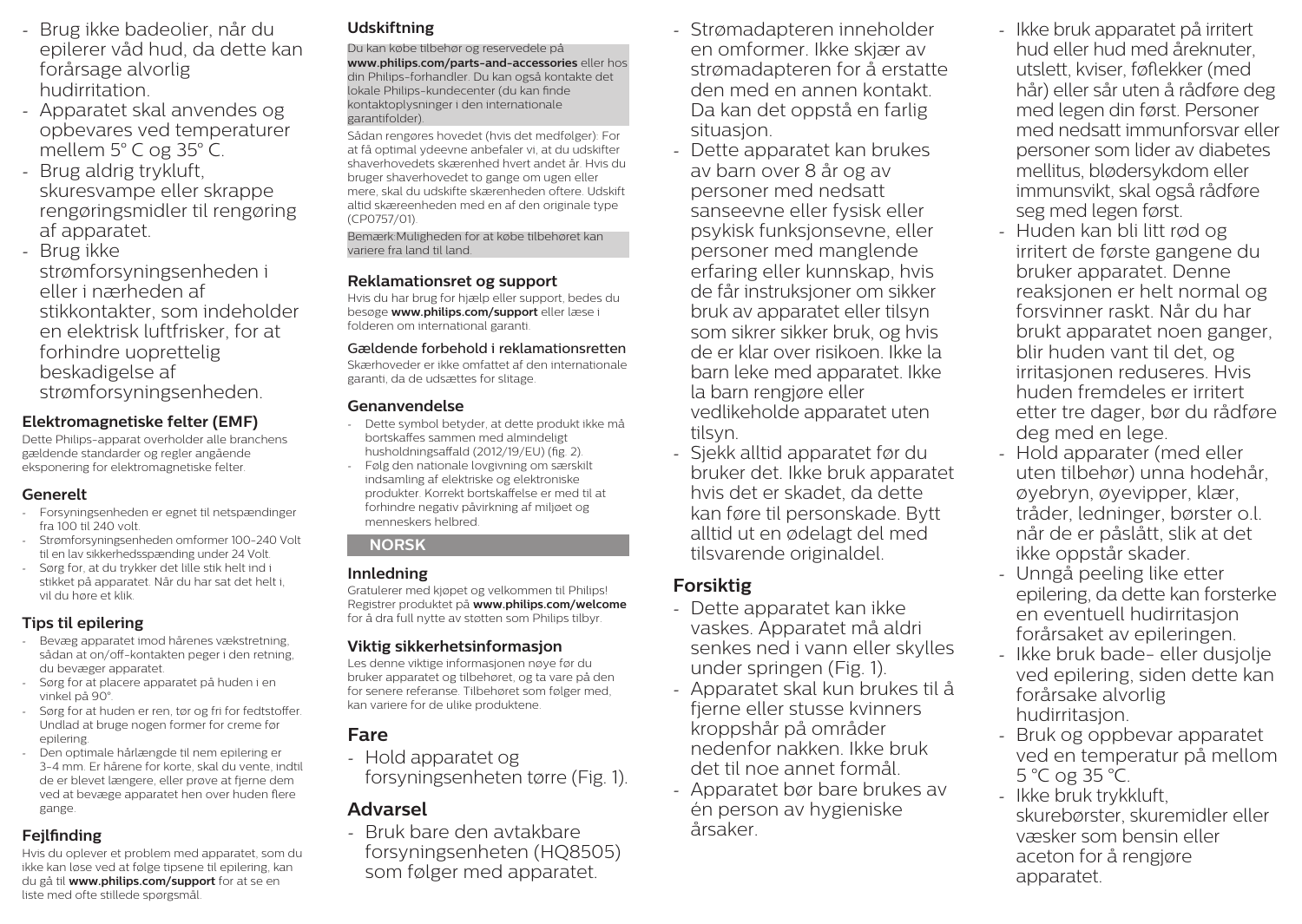- For å unngå skader som ikke kan repareres, skal du ikke bruke strømadapteren i eller i nærheten av vegguttak som inneholder elektriske luftfriskere.

#### **Elektromagnetiske felt (EMF)**

Dette Philips-apparatet overholder alle aktuelle standarder og forskrifter for eksponering for elektromagnetiske felt.

#### **Generelt**

- Forsyningsenheten er passende for hovedspenning som varierer mellom 100 og 240 volt.
- Strømadapteren omformer 100–240 V til en sikker lavspenning på under 24 V.
- Vær sikker på at du trykker den lille pluggen helt inn i stikkontakten på apparatet. Når du har plugget den helt inn, vil du høre et klikk.

#### **Epileringstips**

- Beveg apparatet mot hårets vekstretning med av/på-glidebryteren pekende i den retningen du beveger apparatet.
- Pass på at du plasserer apparatet en vinkel på 90° på huden.
- Pass på at huden din er ren, helt tørr og fri for fett. Ikke bruk krem før du starter med epilering.
- Den optimale lengden på håret for enkel epilering er 3-4 mm. Hvis hårene er for korte, må du vente til de er lengre eller du må prøve å fjerne håret ved å flytte apparatet over huden.

### **Feilsøking**

Hvis du opplever et problem med apparatet som du ikke kan løse ved å følge tipsene om epilering, så kan du besøke **www.philips.com/support** for en liste over vanlige spørsmål.

### **Utskiftning**

For å kjøpe tilbehør eller reservedeler, besøk **www. philips.com/parts-and-accessories** eller gå til din Philips-forhandler. Du kan også kontakte Philips' forbrukerstøtte i landet der du bor (se den internasjonale garantibrosjyren for kontaktinformasjon).

Skjærehodet (hvis det følger med): For optimal ytelse anbefaler vi at du bytter ut klippeenheten til skjærehodet annethvert år. Hvis du bruker skjærehodet to eller flere ganger i uken, bytter du ut klippeenheten oftere. Erstatt alltid skjæreenheten med en original type (CP0757/01). Merk:Tilgjengeligheten til tilbehøret kan variere fra land til land.

#### **Garanti og støtte**

Besøk **www.philips.com/support** eller se det internasjonale garantiheftet for mer informasjon eller hjelp.

#### Garanti restriksjoner

Kutteenhetene er slitedeler, og dekkes derfor ikke av vilkårene i den internasjonale garantien.

#### **Resirkulering**

- Dette symbolet betyr at dette produktet ikke må avhendes i vanlig husholdningsavfall (2012/19/ EU) (Fig. 2).
- Pass på å overholde nasjonale regler og forskrifter for avhending av elektriske og elektroniske produkter. Riktig avfallshåndtering bidrar til å forhindre negative konsekvenser for helse og miljø.

### **SUOMI**

### **Johdanto**

Onnittelut ostoksestasi – ja tervetuloa Philipskäyttäjien joukkoon! Saat parhaan mahdollisen hyödyn Philipsin palveluista rekisteröimällä tuotteesi osoitteessa **www.philips.com/welcome**.

#### **Tärkeitä turvallisuustietoja**

Lue nämä tärkeät tiedot huolellisesti ennen laitteen ja sen lisäosien ensimmäistä käyttökertaa ja säilytä ne myöhempää käyttöä varten. Toimitukseen sisältyvät lisäosat voivat vaihdella tuotekohtaisesti.

# **Vaara**

- Pidä laite ja virtalähde kuivana (kuva 1).

# **Varoitus**

- Käytä vain laitteen mukana toimitettua irrotettavaa virtalähdettä (HQ8505). - Virtalähteessä on

jännitemuuntaja. Älä katkaise virtalähteen johtoa ja vaihda siihen toista pistoketta, koska tämä aiheuttaa vaaratilanteen.

- Laitetta voivat käyttää myös yli 8-vuotiaat lapset ja henkilöt, joiden fyysinen tai henkinen toimintakyky on rajoittunut tai joilla ei ole kokemusta tai tietoa laitteen käytöstä, jos heitä on neuvottu laitteen turvallisesta käytöstä tai tarjolla on turvallisen käytön edellyttämä valvonta ja jos he ymmärtävät laitteeseen liittyvät vaarat. Lasten ei pidä leikkiä laitteella. Lasten ei saa antaa puhdistaa tai huoltaa laitetta ilman valvontaa.

- Tarkista laite aina ennen kuin käytät sitä. Älä käytä laitetta, jos se on vaurioitunut, koska sen käyttö saattaa tällöin aiheuttaa vammoja. Vaihda vahingoittuneen osan tilalle aina alkuperäisen tyyppinen osa.

# **Varoitus**

- Tätä laitetta ei voi pestä. Älä koskaan upota sitä veteen äläkä huuhtele sitä vesihanan alla (kuva 1).
- Tämä laite on tarkoitettu naisten ihokarvojen poistamiseen tai siistimiseen kaulan alapuolisilta alueilta. Älä käytä sitä muihin tarkoituksiin.
- Hygieniasyistä laitetta suositellaan vain yhden henkilön käyttöön.
- Älä käytä laitetta, jos iho on ärtynyt tai jos ihossa on suonikohjuja, näppylöitä, luomia (joissa on ihokarvoja) tai haavoja, ennen kuin olet keskustellut lääkärin kanssa. Myös henkilöiden, joiden vastustuskyky on alentunut, diabeetikoiden,

verenvuototautia tai immuunikatoa sairastavien on ensin kysyttävä neuvoa lääkäriltä.

- Iho saattaa hieman aristaa tai punoittaa ensimmäisillä käyttökerroilla. Tämä on aivan normaali ilmiö ja häviää nopeasti. Kun laitetta useammin, ihosi tottuu siihen ja sen ärsytys vähenee. Jos ihon ärsytys ei häviä kolmessa vuorokaudessa, ota yhteys lääkäriin.
- Älä pidä käynnissä olevaa laitetta (lisäosa kiinnitettynä tai irrotettuna) esimerkiksi hiusten, silmäripsien, kulmakarvojen ja vaatteiden lähellä, ettet loukkaa itseäsi tai aiheuta vahinkoa.
- Älä suorita kuorintaa heti epiloinnin jälkeen, koska se voi lisätä epiloinnin aiheuttamaa mahdollista ihoärsytystä.
- Älä käytä kylpy- tai suihkuöljyjä ihokarvoja poistettaessa. Iho voi muuten ärtyä.
- Käytä ja säilytä laitetta 5–35 °C:n lämpötilassa.
- Älä käytä paineilmaa, naarmuttavia tai syövyttäviä puhdistusaineita tai -välineitä laitteen puhdistamiseen.
- Älä käytä virtalähdettä sellaisissa pistorasioissa tai sellaisten pistorasioiden lähellä, joissa on sähköisiä ilmanraikastimia, sillä virtalähde voi vahingoittua pysyvästi.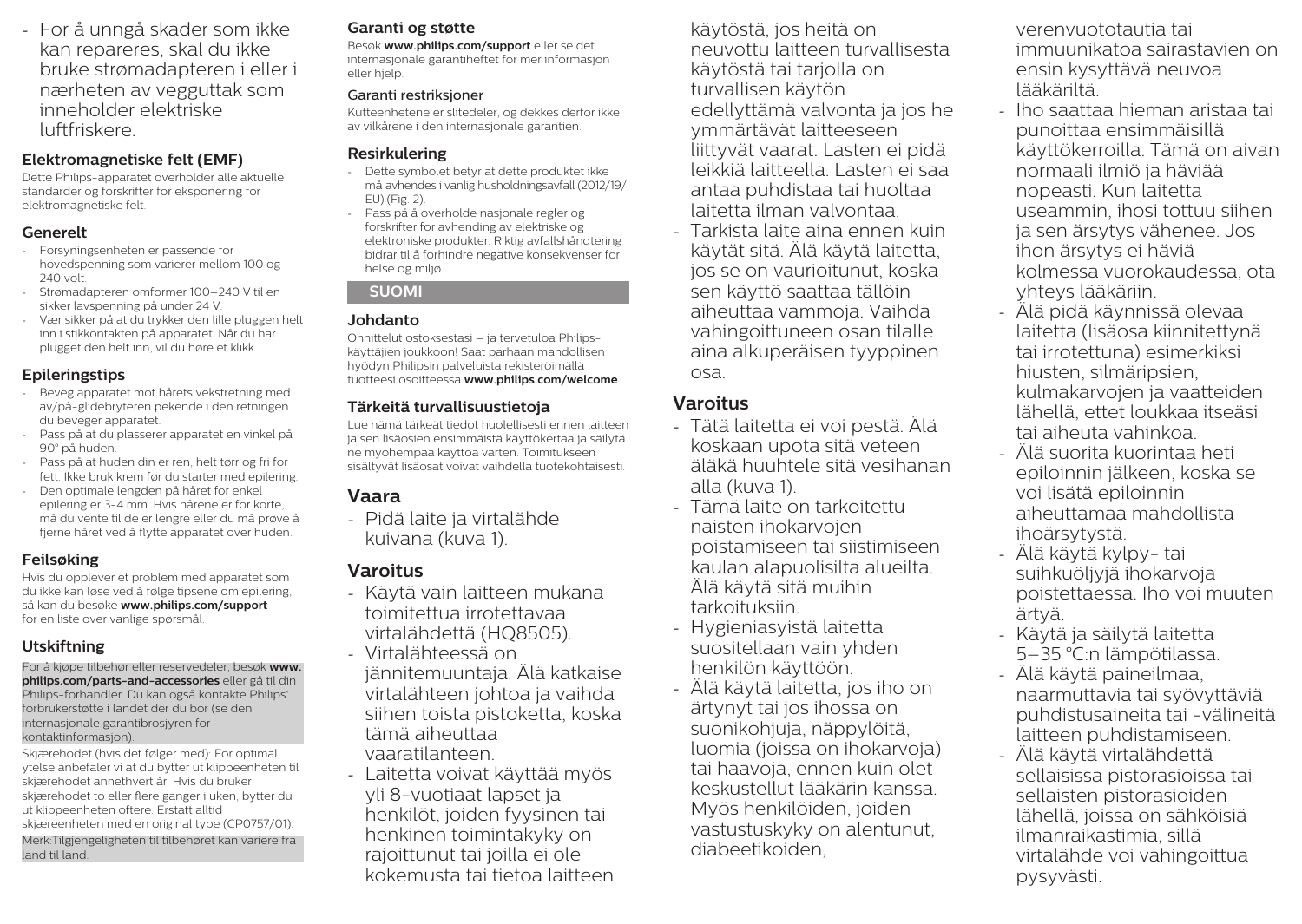### **Sähkömagneettiset kentät (EMF)**

Tämä laite (Philips) vastaa kaikkia sähkömagneettisille kentille (EMF) altistumista koskevia standardeja ja säännöksiä.

#### **Yleistä**

- Virtalähde soveltuu 100–240 voltin verkkojännitteelle.
- Virtalähde muuttaa 100–240 voltin jännitteen turvalliseksi alle 24 voltin jännitteeksi.
- Varmista, että työnnät pienen pistokkeen täysin laitteen liitäntään. Kuulet napsahduksen, kun se on työnnetty sisään täysin.

#### **Epilointivinkkejä**

- Aseta laite ihokarvojen kasvusuuntaa vastaan niin, että käynnistyskytkin osoittaa siihen suuntaan, johon liikutat laitetta.
- Tarkista, että laite on asetettu iholle 90° kulmaan.
- Varmista, että iho on puhdas ja kuiva ja ettei se ole rasvainen. Älä käytä voiteita juuri ennen ihokarvojen poistoa.
- Optimaalinen pituus ihokarvojen poistolle on 3–4 mm. Jos ihokarvat ovat liian lyhyitä, odota niiden kasvua tai poista ne liikuttamalla laitetta iholla toistuvasti.

### **Vianmääritys**

Jos kohtaat laitteen käytön aikana ongelmia, joita et pysty ratkaisemaan noudattamalla ihokarvojen poistoon liittyviä ohjeita, perehdy usein kysyttyjen kysymysten luetteloon osoitteessa **www.philips.com/ support**.

#### **Varaosat**

Voit ostaa tarvikkeita ja varaosia osoitteesta **www.philips.com/parts-and-accessories** ja Philips-jälleenmyyjiltä. Voit myös ottaa yhteyttä oman maasi Philips-asiakaspalveluun (katso yhteystiedot kansainvälisessä takuulehtisessä).

Ajopää (jos sisältyy toimitukseen): optimaalisen ajotuloksen saavuttamiseksi ajopään teräyksikkö on suositeltavaa vaihtaa kahden vuoden välein. Jos käytät ajopäätä vähintään kaksi kertaa viikossa, vaihda teräyksikkö tätä useammin. Vaihda teräyksikön tilalle aina alkuperäisen tyyppinen osa (CP0757/01).

Huomautus:Tarvikkeiden saatavuus voi vaihdella maittain.

### **Takuu ja tuki**

Jos haluat tukea tai lisätietoja, käy Philipsin verkkosivuilla osoitteessa **www.philips.com/ support** tai lue kansainvälinen takuulehtinen.

#### Takuun rajoitukset

Kansainvälinen takuu ei koske teriä, koska ne kuluvat käytössä.

# **Kierrätys**

- Tämä merkki tarkoittaa sitä, että tätä tuotetta ei saa hävittää tavallisen kotitalousjätteen mukana (2012/19/EU) (kuva 2).
- Noudata oman maasi sähkö- ja elektroniikkalaitteiden kierrätystä ja hävittämistä koskevia sääntöjä. Asianmukainen hävittäminen auttaa ehkäisemään ympäristölle ja ihmisille koituvia haittavaikutuksia.

#### **SVENSKA**

#### **Introduktion**

Grattis till ditt inköp och välkommen till Philips! Få ut mesta möjliga av den support Philips erbjuder genom att registrera din produkt på **www.philips.com/welcome**.

#### **Viktig säkerhetsinformation**

Läs den här viktiga informationen noggrant innan du använder apparaten och dess tillbehör. Spara det här häftet för framtida bruk. Olika tillbehör kan medfölja olika modeller.

# **Fara**

- Utsätt inte apparaten och nätadaptern för väta (Bild 1).

# **Varning**

- Använd endast den löstagbara nätadaptern (HQ8505) som medföljer apparaten.
- Nätadaptern innehåller en transformator. Modifiera inte strömförsörjningsenheten med någon annan typ av kontakt, eftersom det kan medföra risker.
- Den här apparaten kan användas av barn från 8 år och uppåt och av personer med olika funktionshinder, eller som inte har kunskap om hur apparaten används, så länge de övervakas och får anvisningar om säker användning och förstår vilka risker som föreligger. Barn ska inte leka med apparaten.

Rengöring och underhåll ska inte utföras av barn utan övervakning.

- Kontrollera alltid aparaten innan du använder den. Använd inte apparaten om den är skadad eftersom det kan medföra risk för personskador. Skadade delar ska alltid bytas ut mot originaldelar.

# **Varning!**

- Den här apparaten är inte tvättbar. Sänk aldrig ned apparaten i vatten och skölj den inte under kranen (Bild 1).
- Apparaten är endast avsedd för borttagning eller trimning av oönskad hårväxt hos kvinnor på områden nedanför halsen. Använd den inte för andra ändamål.
- Av hygieniska skäl bör apparaten endast användas av en person.
- Använd inte apparaten på hud som är irriterad, har åderbråck eller är finnig, på leverfläckar (med hår) eller på skadad hud utan att först tala med din läkare. Personer med nedsatt immunförsvar och personer med diabetes, blödarsjuka eller immunbrist ska också först tala med läkare.
- Din hud kan rodna och bli irriterad de första gångerna du använder apparaten. Detta är helt normalt och besvären försvinner snabbt. När du har använt apparaten några gånger vänjer sig

huden och hudirritationen minskar. Om irritationen inte försvinner inom tre dygn bör du kontakta en läkare.

- Undvik skador genom att hålla apparaten (med eller utan tillbehör) borta från hår, ögonbryn, ögonfransar, kläder etc.
- Exfoliera inte huden direkt efter epileringen, eftersom det kan förvärra en eventuell hudirritation som orsakats av epileringen.
- Använd inte bad- eller duscholjor när du epilerar, eftersom det kan orsaka allvarlig hudirritation.
- Använd och förvara apparaten vid temperaturer mellan 5 °C och 35 °C.
- Använd aldrig tryckluft, skursvampar, slipande rengöringsmedel eller frätande vätskor för att rengöra enheten.
- Använd inte strömförsörjningsenheten i eller i närheten av vägguttag där det finns en elektrisk luftrenare eftersom detta kan ge upphov till permanenta skador på strömförsörjningsenheten.

### **Elektromagnetiska fält (EMF)**

Den här Philips-apparaten uppfyller alla tillämpliga standarder och regler gällande exponering av elektromagnetiska fält.

### **Allmänt**

- Nätadaptern är avsedd för nätspänningar på  $100-240$  volt.
- Strömförsörjningsenheten omvandlar 100–240 volt till en säker låg spänning på under 24 volt.
- Se till att den lilla kontakten trycks in fullständigt i apparatens uttag. Det hörs ett klickljud när kontakten är ansluten.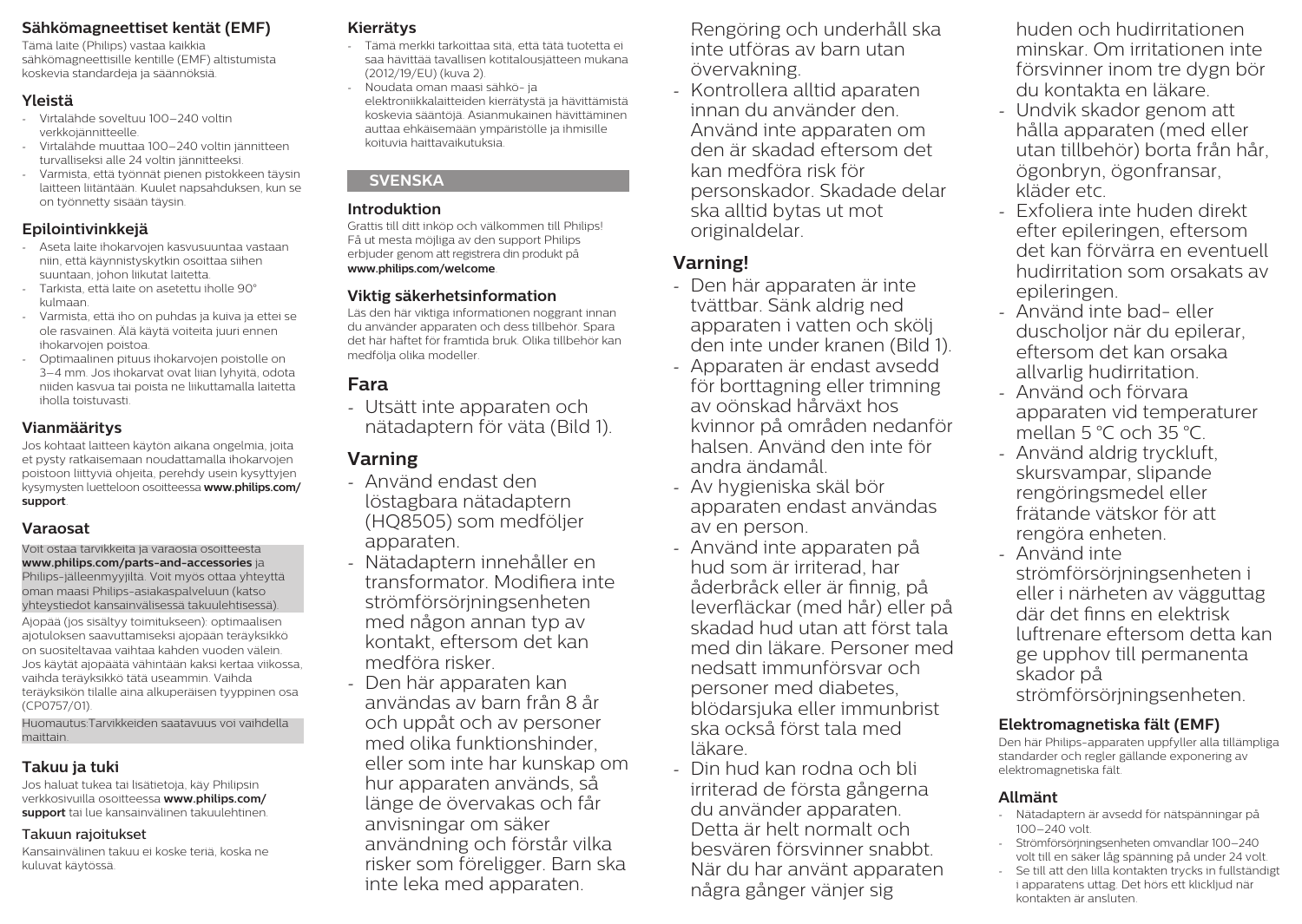#### **Epileringstips**

- För apparaten mot hårets växtriktning med strömbrytaren riktad åt det håll du för apparaten.
- Se till att du håller apparaten vinkelrätt (90°) mot huden.
- Rengör huden och se till att den är helt torr och fri från fett. Använd inte någon kräm innan du börjar epileringen.
- Den optimala hårlängden för enkel epilering är 3–4 mm. Om hårstråna är för korta väntar du tills de är längre, eller försök ta bort dem genom att föra apparaten över huden flera gånger.

#### **Felsökning**

Om du stöter på ett problem med apparaten som du kan inte lösa genom att följa epileringstipsen kan du få hjälp av vanliga frågor och svar på **www.philips.com/support**.

#### **Byten**

Du kan köpa tillbehör och reservdelar på **www.philips.com/parts-and-accessories** och hos din lokala Philips-återförsäljare. Du kan även kontakta Philips kundtjänst i ditt land (kontaktuppgifter hittar du i den internationella garantibroschyren). Rakhuvud (om det medföljer): Vi rekommenderar

att du byter ut rakhuvudets klippenhet vartannat år för att få optimal prestanda. Om du använder rakhuvudet minst två gånger i veckan bör du byta ut klippenheten oftare. Byt alltid ut klippenheten mot en av originaldelarna (CP0757/01).

Obs!Tillgängligheten för de olika tillbehören kan variera mellan olika länder.

#### **Garanti och support**

Om du behöver information eller support kan du besöka **www.philips.com/support** eller läsa den internationella garantibroschyren.

#### Garantibegränsningar

Klippenheterna omfattas inte av de internationella garantivillkoren eftersom de utsätts för slitage.

# **Återvinning**

- Den här symbolen betyder att produkten inte ska slängas bland hushållssoporna (2012/19/EU) (Bild 2).
- Följ ditt lands regler för återvinning av elektriska och elektroniska produkter. En korrekt hantering bidrar till att förhindra negativ påverkan på miljö och hälsa.

### **TÜRKÇE**

# **Giriş**

Ürünümüzü satın aldığınız için teşekkür ederiz; Philips'e hoş geldiniz! Philips'in sunduğu destekten tam olarak yararlanmak için ürününüzü **www.philips.com/welcome** adresinden kaydettirin.

# **Önemli güvenlik bilgileri**

Cihazı ve aksesuarlarını kullanmadan önce bu önemli bilgileri dikkatlice okuyun ve gelecekte başvurmak üzere saklayın. Cihazla birlikte verilen aksesuarlar ürünlere göre farklılık gösterebilir.

# **Tehlike**

- Cihazı ve besleme ünitesi kuru (Şek. 1) halde tutmaya özen gösterin.

# **Uyarı**

- Sadece bu cihazla birlikte sağlanan sökülebilir besleme ünitesini (HQ8505) kullanın.
- Besleme ünitesi içinde bir transformatör bulunur. Besleme ünitesini kesip başka bir fişle değiştirmeyin, aksi takdirde cihazı kullanmak tehlikeli hale gelir.
- Bu cihazın 8 yaşın üzerindeki çocuklar ve fiziksel, motor ya da zihinsel becerileri gelişmemiş veya bilgisi ve tecrübesi olmayan kişiler tarafından kullanımı sadece bu kişilerin nezaretinden sorumlu kişilerin bulunması veya cihazın güvenli kullanım talimatlarının bu kişilere sağlanması ve olası tehlikelerin anlatılması durumunda mümkündür. Çocuklar cihazla oynamamalıdır. Temizlik ve kullanıcı bakımı gözetim olmadan çocuklar tarafından yapılmamalıdır.
- Cihazı kullanmadan önce her zaman kontrol edin. Yaralanmaya yol açabileceği için, hasarlı veya bozuksa cihazı kullanmayın. Zarar görmüş bir parçayı mutlaka

orijinal yedek parçalarla değiştirin.

## **Dikkat**

- Bu cihaz yıkanamaz. Cihazı asla suya batırmayın veya musluk altında durulamayın (Şek. 1).
- Cihaz sadece boyun bölgesinden aşağıdaki vücut tüylerinin alınması veya düzeltilmesi için tasarlanmıştır. Başka amaçlar için kullanmayın.
- Hijyenik nedenlerden dolayı cihaz sadece bir kişi tarafından kullanılmalıdır.
- Cihazı doktorunuza danışmadan tahriş olmuş veya varis, döküntü, sivilce, ben (tüylü) veya yara bulunan ciltte kullanmayın. Düşük bağışıklık yanıtı veya şeker hastalığı, hemofili veya bağışıklık yetmezliği olan kişiler de kullanmadan önce doktorlarına danışmalıdır.
- İlk birkaç kullanımda cildiniz bir miktar kızarabilir ve tahriş olabilir. Bu durum son derece normaldir ve çabucak geçer. Cihazı daha sık kullandıkça, cildiniz cihaza alışacaktır ve cilt tahrişi azalacaktır. Eğer tahriş üç gün içerisinde geçmezse, bir doktora danışmanızı öneririz.
- Cihaz çalışır durumdayken (aparatlı veya aparatsız) herhangi bir kaza veya hasarı önlemek için, saçlarınızdan, kirpik ve kaşlarınızdan, kıyafet vb.'den uzak tutun.
- Epilasyonun neden olabileceği cilt tahrişini artırabileceğinden epilasyondan hemen sonra peeling uygulamayın.
- Epilasyon yaparken, ciddi cilt tahrişlerine neden olabileceği için banyo ve duş yağları kullanmayın.
- Cihazı 5°C 35°C arasındaki sıcaklıklarda kullanın ve saklayın.
- Cihazı temizlemek için kesinlikle basınçlı hava, ovalama bezleri, aşındırıcı temizlik ürünleri ya da zarar verici sıvılar kullanmayın.
- Besleme ünitesini, üniteyi telafisi mümkün olmayan hasarlardan korumak için elektrikli oda spreyi içeren duvar soketlerinde ya da bunların yakınında kullanmayın.

### **Elektromanyetik alanlar (EMF)**

Bu Philips cihaz, elektromanyetik alanlara maruz kalmaya ilişkin geçerli tüm standartlara ve düzenlemelere uygundur.

#### **Genel**

- Besleme ünitesi 100 ile 240 volt arasındaki şebeke gerilimlerine uygundur.
- Besleme ünitesi 100-240 voltu 24 volttan daha düşük bir güvenli düşük gerilim değerine çevirir.
- Küçük fişi cihazın soketine tamamen bastırdığınızdan emin olun. Fişi tamamen taktıktan sonra bir klik sesi duyarsınız.

## **Epilasyon ipuçları**

- Cihazı, açma/kapama sürgüsü hareket ettirdiğiniz yöne bakacak şekilde, tüylerin çıkış yönünün tersine hareket ettirin.
- Cihazı cildinize 90° açı yapacak şekilde yerleştirdiğinizden emin olun.
- Cildinizin temiz, tamamen kuru ve yağsız olmasını sağlayın. Epilasyondan önce krem sürmeyin.
- Tüyler en iyi 3-4 mm uzunluktayken alınabilir. Tüyleriniz çok kısaysa uzayana kadar bekleyin ya da cihazı cildiniz üzerinde birkaç kez hareket ettirerek tüyleri almaya çalışın.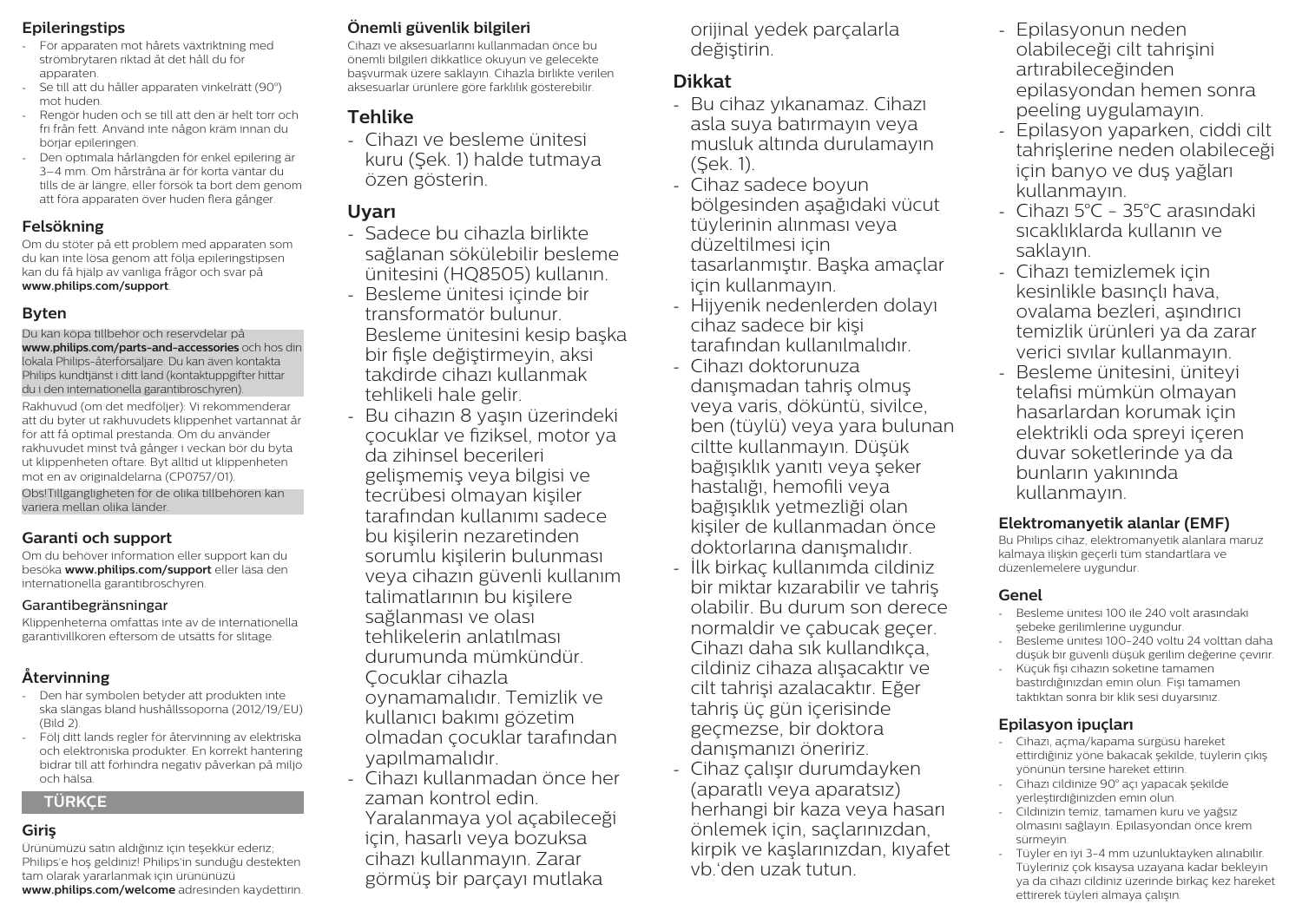#### **Sorun giderme**

Ürünü kullanırken bir sorunla karşılaşırsanız ve epilasyon ipuçlarını takip etmenize rağmen sorunu çözemezseniz sıkça sorulan sorular listesi için **www.philips.com/support** adresini ziyaret edebilirsiniz.

## **Değişim**

Aksesuar veya yedek parça satın almak için **www. philips.com/parts-and-accessories** adresini ziyaret edin ya da Philips bayinize gidin. Ülkenizdeki Philips Müşteri Hizmetleri Merkezi ile de iletişim kurabilirsiniz (iletişim bilgileri için uluslararası garanti belgesine göz atın).

Tıraş başlığı (varsa): En iyi performansı elde etmek için tıraş başlığının kesme ünitesini iki yılda bir değiştirmenizi öneririz. Tıraş başlığını haftada iki veya daha fazla kez kullanıyorsanız kesme ünitesini daha sık değiştirin. Kesme ünitesini her zaman orijinal bir kesme ünitesiyle değiştirin (CP0757/01). Not:Aksesuarların bulunabilirliği ülkeye göre değişebilir.

#### **Garanti ve destek**

Bilgi veya desteğe ihtiyaç duyarsanız, lütfen **www.philips.com/support** adresini ziyaret edin veya uluslararası garanti kitapçığını okuyun.

#### Garanti sınırlamaları

Kesme üniteleri, aşınan cihazlar olduğundan uluslararası garanti koşulları kapsamında değildir.

## **Geri dönüşüm**

- Bu simge, bu ürünün normal evsel atıklarla birlikte atılmaması gerektiği anlamına gelir (2012/19/EU) (Şek. 2).
- Elektrikli ve elektronik ürünlerin ayrı olarak toplanmasına ilişkin ülkenizde yürürlükte olan yönetmeliklere uyun. İmha işleminin doğru şekilde yapılması çevreyi ve insan sağlığını olumsuz etkileyecek sonuçların önlenmesine yardımcı olur.

#### **Ελληνικά**

#### Εισαγωγή

Συγχαρητήρια για την αγορά σας και καλώς ήρθατε στη Philips! Για να επωφεληθείτε πλήρως από την υποστήριξη που παρέχει η Philips, δηλώστε το προϊόν σας στη διεύθυνση www.philips.com/welcome.

### Σημαντικές πληροφορίες για την ασφάλεια

Διαβάστε αυτές τις σημαντικές πληροφορίες προσεκτικά πριν χρησιμοποιήσετε τη συσκευή και τα παρελκόμενά της και φυλάξτε τις για μελλοντική αναφορά. Τα παρελκόμενα που παρέχονται μπορεί να διαφέρουν για διαφορετικά προϊόντα.

# Κίνδυνος

- Διατηρείτε τη συσκευή και το τροφοδοτικό στεγνά (Εικ. 1).

# Προειδοποίηση

- Χρησιμοποιείτε αποκλειστικά το αποσπώμενο τροφοδοτικό (HQ8505) που παρέχεται με τη συσκευή.
- Το τροφοδοτικό περιλαμβάνει ένα μετασχηματιστή. Μην αφαιρέσετε το τροφοδοτικό προκειμένου να το αντικαταστήσετε με άλλο βύσμα, καθώς μπορεί να προκληθεί κίνδυνος.
- Αυτή η συσκευή μπορεί να χρησιμοποιηθεί από παιδιά ηλικίας 8 ετών και άνω, καθώς και από άτομα με περιορισμένες σωματικές, αισθητήριες ή διανοητικές ικανότητες ή χωρίς εμπειρία και γνώση, με την προϋπόθεση ότι τη χρησιμοποιούν υπό επίβλεψη ή έχουν λάβει οδηγίες σχετικά με την ασφαλή της χρήση και ότι κατανοούν τους ενδεχόμενους κινδύνους. Τα παιδιά δεν πρέπει να παίζουν με τη συσκευή. Ο καθαρισμός και η συντήρηση από το χρήστη δεν θα πρέπει να πραγματοποιούνται από παιδιά που δεν εποπτεύονται.
- Να ελέγχετε πάντα τη συσκευή πριν τη χρησιμοποιήσετε. Μη χρησιμοποιείτε τη συσκευή, εάν έχει υποστεί φθορά, καθώς μπορεί να προκληθεί τραυματισμός. Να αντικαθιστάτε πάντα τα φθαρμένα εξαρτήματα με γνήσια.

# Προσοχή

- Η συσκευή αυτή δεν καθαρίζεται με νερό. Μη βυθίζετε ποτέ τη συσκευή σε νερό και μην την ξεπλένετε στη βρύση (Εικ. 1).
- Η συσκευή προορίζεται για αποτρίχωση ή τριμάρισμα σε περιοχές του γυναικείου σώματος μόνο κάτω από το λαιμό. Μην τη χρησιμοποιήσετε για κανέναν άλλο σκοπό.
- Για λόγους υγιεινής, η συσκευή θα πρέπει να χρησιμοποιείται μόνο από ένα άτομο.
- Μη χρησιμοποιείτε τη συσκευή σε ερεθισμένο δέρμα ή σε δέρμα με κιρσούς, εξανθήματα, σπυράκια, σπίλους (με τρίχες) ή πληγές χωρίς να συμβουλευτείτε πρώτα το γιατρό σας. Άτομα με μειωμένη ανοσοαπόκριση ή άτομα που πάσχουν από σακχαρώδη διαβήτη, αιμοφιλία ή ανοσοανεπάρκεια θα πρέπει επίσης να συμβουλεύονται πρώτα το γιατρό τους.
- Το δέρμα σας μπορεί να κοκκινίσει και να ερεθιστεί τις πρώτες φορές που θα χρησιμοποιήσετε τη συσκευή. Αυτό το φαινόμενο είναι απόλυτα φυσιολογικό και εξαφανίζεται γρήγορα. Καθώς χρησιμοποιείτε τη συσκευή πιο συχνά, το δέρμα σας τη συνηθίζει και μειώνονται οι ερεθισμοί του δέρματος. Εάν ο ερεθισμός δεν υποχωρήσει εντός τριών ημερών, σας συμβουλεύουμε να απευθυνθείτε σε γιατρό.
- Για να αποφύγετε βλάβες και τραυματισμούς, κρατάτε τη συσκευή ενώ αυτή βρίσκεται σε λειτουργία (με ή χωρίς εξάρτημα) μακριά από μαλλιά, φρύδια, βλεφαρίδες, ρούχα κ.λπ.
- Μην κάνετε απολέπιση αμέσως μετά την αποτρίχωση, καθώς μπορεί να επιδεινωθεί τυχόν ερεθισμός του δέρματος που έχει προκληθεί από την αποτριχωτική μηχανή.
- Μην χρησιμοποιείτε έλαια για το μπάνιο κατά την αποτρίχωση, καθώς μπορεί να προκληθεί σοβαρός ερεθισμός του δέρματος.
- Χρησιμοποιείτε και αποθηκεύετε τη συσκευή σε θερμοκρασία μεταξύ 5°C και 35°C.
- Μην καθαρίζετε ποτέ τη συσκευή με πεπιεσμένο αέρα, συρμάτινα σφουγγαράκια, σκληρά καθαριστικά ή υγρά.
- Μην συνδέετε το τροφοδοτικό σε επιτοίχιες πρίζες στις οποίες έχει τοποθετηθεί αποσμητικό χώρου και μην το χρησιμοποιείτε κοντά σε τέτοιες πρίζες, για να αποτρέψετε την πρόκληση ανεπανόρθωτης βλάβης στο τροφοδοτικό.

### Ηλεκτρομαγνητικά πεδία (EMF)

Αυτή η συσκευή Philips συμμορφώνεται με όλα τα ισχύοντα πρότυπα και τους κανονισμούς σχετικά με την έκθεση σε ηλεκτρομαγνητικά πεδία.

### Γενικά

- Το τροφοδοτικό είναι κατάλληλο για τάση ρεύματος που κυμαίνεται από 100 έως 240 V.
- Το τροφοδοτικό μετατρέπει τα 100-240 V σε ασφαλή χαμηλή τάση, μικρότερη των 24 V.
- Σπρώξτε το μικρό βύσμα εντελώς μέσα στην υποδοχή της συσκευής. Όταν κουμπώσει καλά, θα ακούσετε ένα «κλικ».